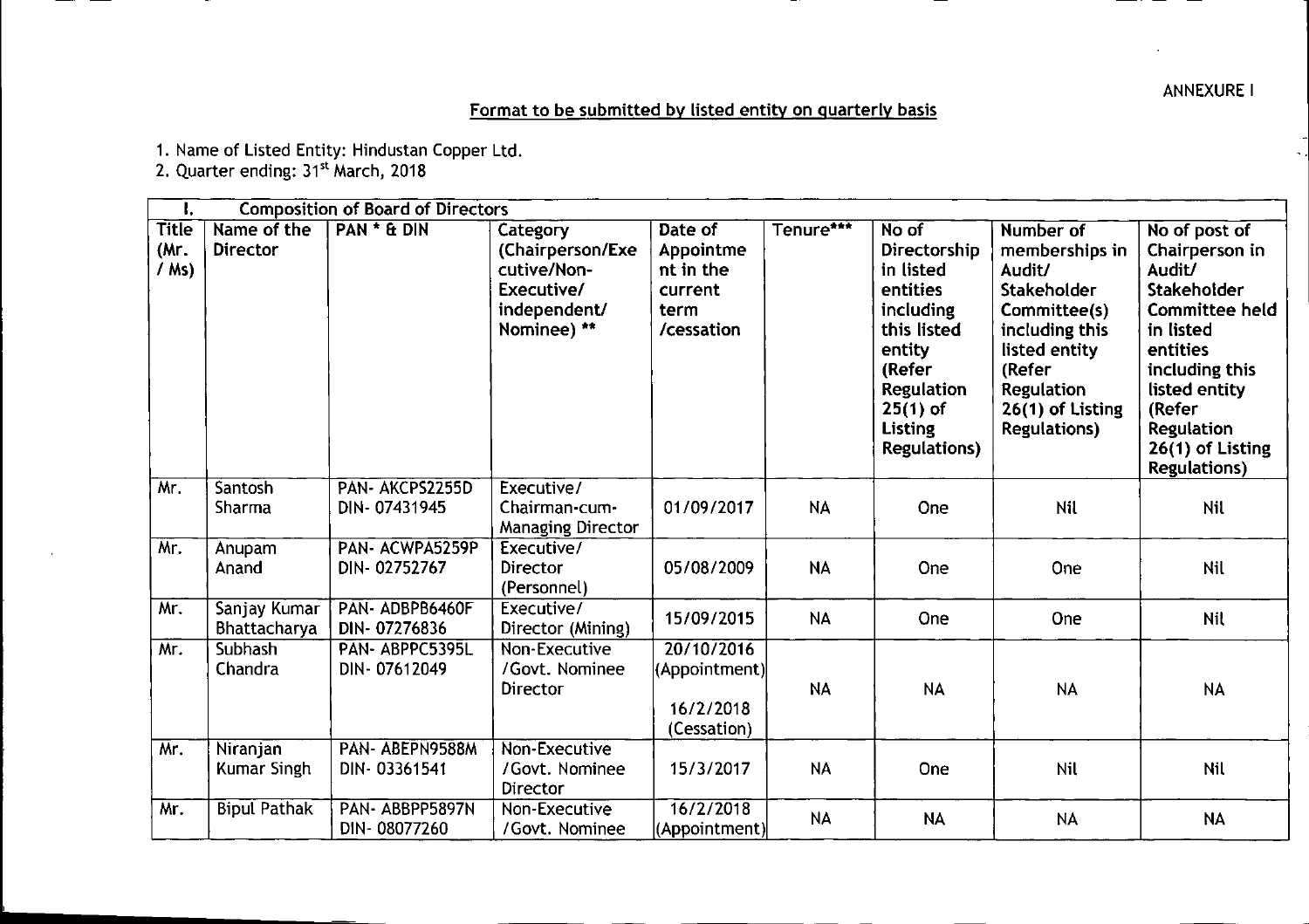|      |                                  |                                 | <b>Director</b>                                  | 26.3.2018<br>(Cessation) |            |            |            |            |
|------|----------------------------------|---------------------------------|--------------------------------------------------|--------------------------|------------|------------|------------|------------|
| Mr.  | Anil Kumar<br>Nayak              | PAN-AAAPN1284D<br>DIN-08097669  | Non-Executive<br>/Govt. Nominee<br>Director      | 26/3/2018                | <b>NA</b>  | <b>Two</b> | <b>Nil</b> | Nil        |
| Mrs. | <b>Simantini</b><br>Jena         | PAN-ACRPJ6937E<br>DIN-07346980  | Non-Executive/<br>Independent<br>Director        | 17/11/2015               | 16/11/2018 | One        | <b>One</b> | Nil        |
| Mr.  | Hemant<br>Mehtani                | PAN-ACVPM3453C<br>DIN-02875561  | Non-Executive/<br>Independent<br>Director        | 17/11/2015               | 16/11/2018 | <b>One</b> | Nil        | Two        |
| Mr.  | Dileep Raj<br>Singh<br>Chaudhary | PAN-AAVPC7061J<br>DIN-00269508  | Non-Executive/<br>Independent<br><b>Director</b> | 01/12/2015               | 30/11/2018 | <b>One</b> | Two        | <b>Nil</b> |
| Mr.  | Niranjan Pant                    | PAN- AAXPP0529N<br>DIN-00229550 | Non-Executive/<br>Independent<br><b>Director</b> | 01/12/2015               | 30/11/2018 | <b>One</b> | Nil        | Nil        |

• PAN number of any director would not be displayed on the website of Stock Exchange

\*\* Category of directors means executive/non-executive/independent/Nominee. if a director fits into more than one category write all categories separating them with hyphen

\*\*\* to be filled only for Independent Director. Tenure would mean total period from which Independent director is serving on Board of director of the listed entity in continuity without any cooling off period.

| <b>Composition of Committees</b><br>$\mathbf{II}$ . |                                                        |                                                                          |  |
|-----------------------------------------------------|--------------------------------------------------------|--------------------------------------------------------------------------|--|
| Name of Committee                                   | <b>Name of Committee members</b>                       | Category (Chairperson/Executive/Non-<br>Executive/independent/Nominee) * |  |
| 1. Audit Committee                                  | Shri Hemant Mehtani - Chairman                         | Non-Executive/Independent Director                                       |  |
|                                                     | Smt Simantini Jena - Member                            | Non-Executive/Independent Director                                       |  |
|                                                     | Shri S K Bhattacharya - Member                         | Executive / Director (Mining)                                            |  |
| <b>Nomination</b><br>2.<br>Committee                | <b>E</b> Remuneration   Shri Hemant Mehtani - Chairman | Non-Executive/ Independent Director                                      |  |
|                                                     | Smt. Simantini Jena - Member                           | Non-Executive/Independent Director                                       |  |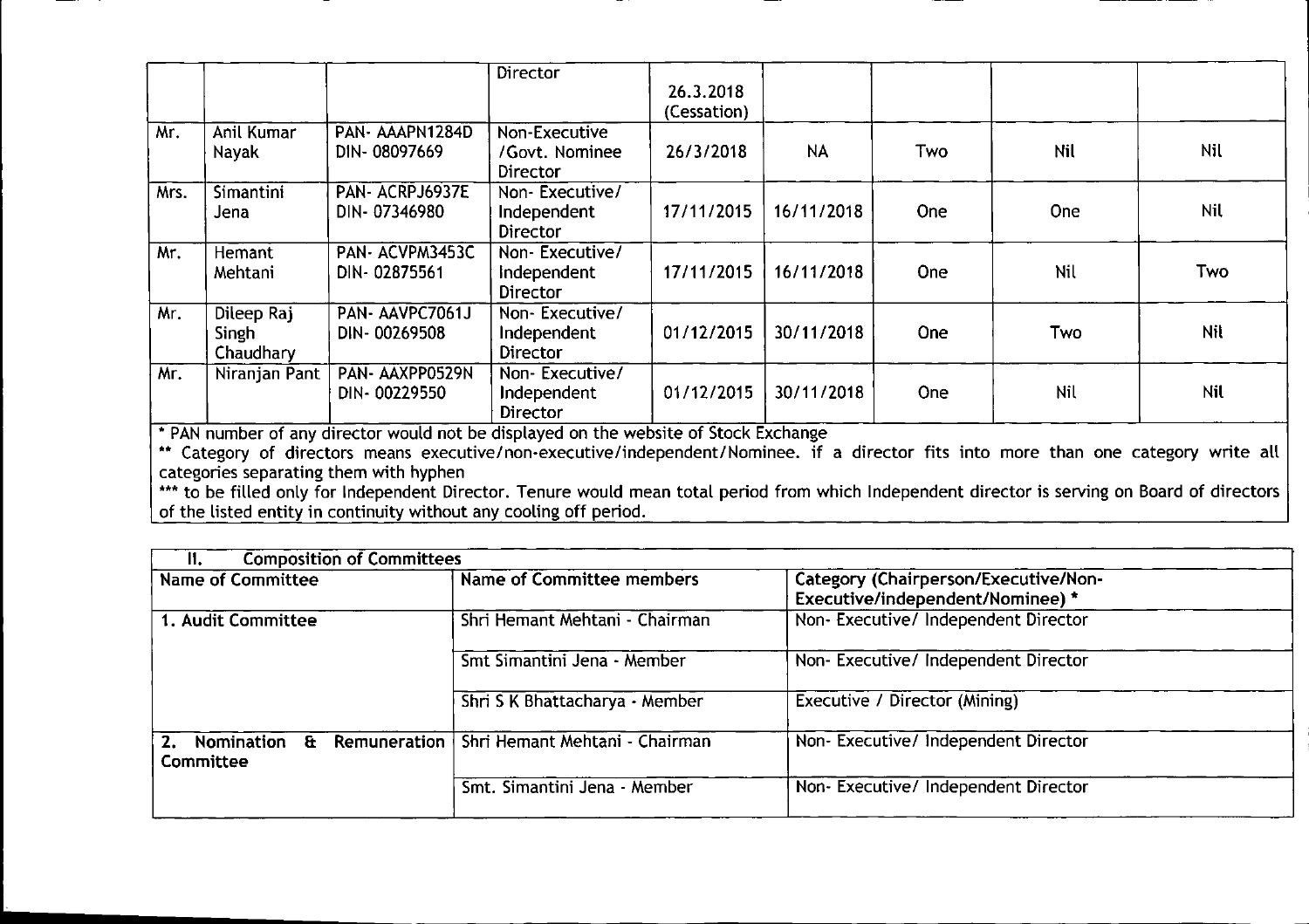|                                       | Shri Dileep Raj Singh Chaudhary -<br>Member   | Non- Executive/ Independent Director                                                                                                           |
|---------------------------------------|-----------------------------------------------|------------------------------------------------------------------------------------------------------------------------------------------------|
| 3. Risk Management Committee (if   NA |                                               | <b>NA</b>                                                                                                                                      |
| applicable)                           |                                               |                                                                                                                                                |
| <b>Stakeholders</b>                   | Relationship   Shri Hemant Mehtani - Chairman | Non-Executive/Independent Director                                                                                                             |
| <b>Committee</b>                      |                                               |                                                                                                                                                |
|                                       | Shri Anupam Anand- Member                     | Executive/Director (Personnel)                                                                                                                 |
|                                       |                                               |                                                                                                                                                |
| separating them with hyphen           |                                               | * Category of directors means executive/non-executive/independent/Nominee. if a director fits into more than one category write all categories |

| <b>Meeting of Board of Directors</b><br>III. |                                    |                                             |
|----------------------------------------------|------------------------------------|---------------------------------------------|
| Date(s) of Meeting (if any) in the           | Date(s) of Meeting (if any) in the | Maximum gap between any two consecutive (in |
| previous quarter                             | relevant quarter                   | number of days)                             |
| 10.11.2017                                   | 31.1.2018                          | 81 days                                     |

| <b>Meeting of Committees</b><br>IV.                                                                                                   |                                                |                                                                   |                                                                                        |  |  |
|---------------------------------------------------------------------------------------------------------------------------------------|------------------------------------------------|-------------------------------------------------------------------|----------------------------------------------------------------------------------------|--|--|
| Date(s) of meeting of the<br>committee in the relevant<br>quarter                                                                     | Whether requirement of<br>Quorum met (details) | Date(s) of meeting of the<br>committee in the previous<br>quarter | Maximum gap between any two<br>$^{\dagger}$ consecutive meetings in number of<br>days* |  |  |
| Audit Committee: 31.1.2018                                                                                                            | Yes (three out of three)                       | 10.11.2017                                                        | 81 days                                                                                |  |  |
| * This information has to be mandatorily be given for audit committee, for rest of the committees giving this information is optional |                                                |                                                                   |                                                                                        |  |  |

| <b>Related Party Transactions</b>                                          |                                                |
|----------------------------------------------------------------------------|------------------------------------------------|
| <b>Subject</b>                                                             | Compliance status (Yes/No/NA) refer note below |
| Whether prior approval of audit committee obtained                         | NA                                             |
| Whether shareholder approval obtained for material RPT                     | <b>NA</b>                                      |
| Whether details of RPT entered into pursuant to omnibus approval have been | <b>NA</b>                                      |
| reviewed by Audit Committee                                                |                                                |
| Note                                                                       |                                                |

compliance or non-compliance may be indicated by Yes/No/N.A. For example, if the Board has been quirements of Listing Regulations, "Yes" may be indicated. Similarly, in case the Listed Entity has no "N.A." may be indicated. 1. In the column "Compliance Status", composed in accordance with the re related party transactions, the word!

iance may be given here. 2. If status is "No" details of non.compl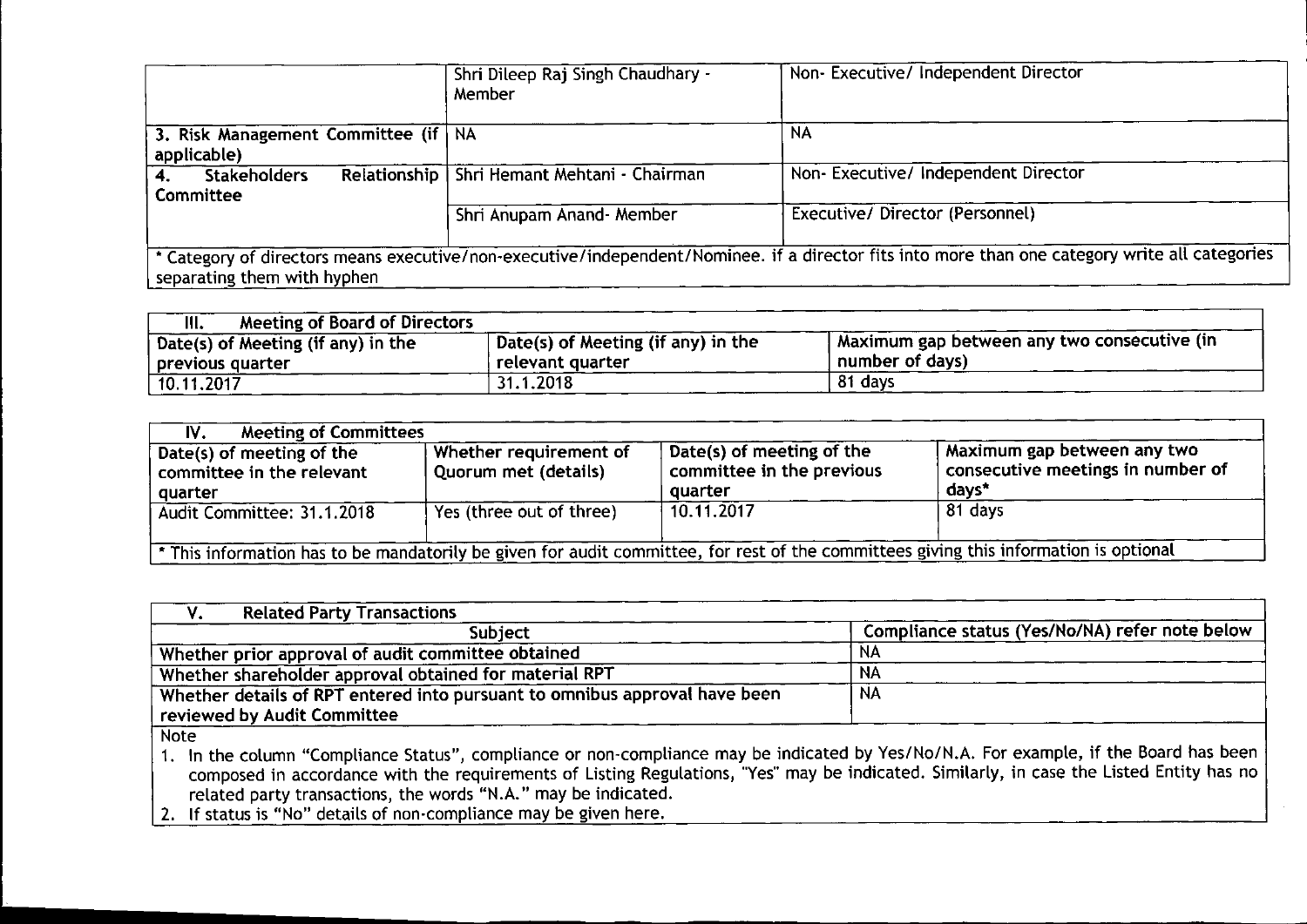| VI.<br><b>Affirmations</b>                                                                                                                  |
|---------------------------------------------------------------------------------------------------------------------------------------------|
| 1. The composition of Board of Directors is not in terms of SEBI (Listing obligations and disclosure requirements) Regulations, 2015 since  |
| number of Independent directors is less than 50% of total strength of the Board. The post of one Independent Director is lying vacant since |
| 19.3.2016 and two Independent Directors are lying vacant since 22.10.2016. The Company has requested the Ministry of Mines, Govt. of        |
| India to fill up the vacant post. The matter is under consideration of the Government.                                                      |
| 2. The composition of the following committees is in terms of SEBI(Listing obligations and disclosure requirements) Regulations, 2015       |
| a. Audit Committee                                                                                                                          |
| b. Nomination & remuneration committee                                                                                                      |
| c. Stakeholders relationship committee                                                                                                      |
| d. Risk management committee (applicable to the top 100 listed entities) NA                                                                 |
| 3. The committee members have been made aware of their powers, role and responsibilities as specified in SEBI (Listing obligations and      |
| disclosure requirements) Regulations, 2015.                                                                                                 |
| 4. The meetings of the board of directors and the above committees have been conducted in the manner as specified in SEBI (Listing          |
| obligations and disclosure requirements) Regulations, 2015.                                                                                 |
| 5. This report and/or the report submitted in the previous quarter has been placed before Board of Directors. Any                           |
| comments/observations/advice of Board of Directors may be mentioned here: Report for the previous quarter ended 31.12.2017 was              |
| placed in the Board meeting held on 31.1.2018 and report for the quarter ended 31.3.2018 shall be placed in the next Board meeting.         |
|                                                                                                                                             |
|                                                                                                                                             |
| Klinghi                                                                                                                                     |
|                                                                                                                                             |
| Compliance Officer/ GM & Company Secretary                                                                                                  |
|                                                                                                                                             |
| <u>Note:</u>                                                                                                                                |
| Information at Table I and II above need to be necessarily given in 1st quarter of each financial year. However if there is no change of    |

Information at Table I and II above need to be necessarily given in 1st quarter of each financial year. However if there is no change of information in subsequent quarter(s) of that financial year, this information may not be given by Listed entity and instead a statement "same as previous quarter" may be given.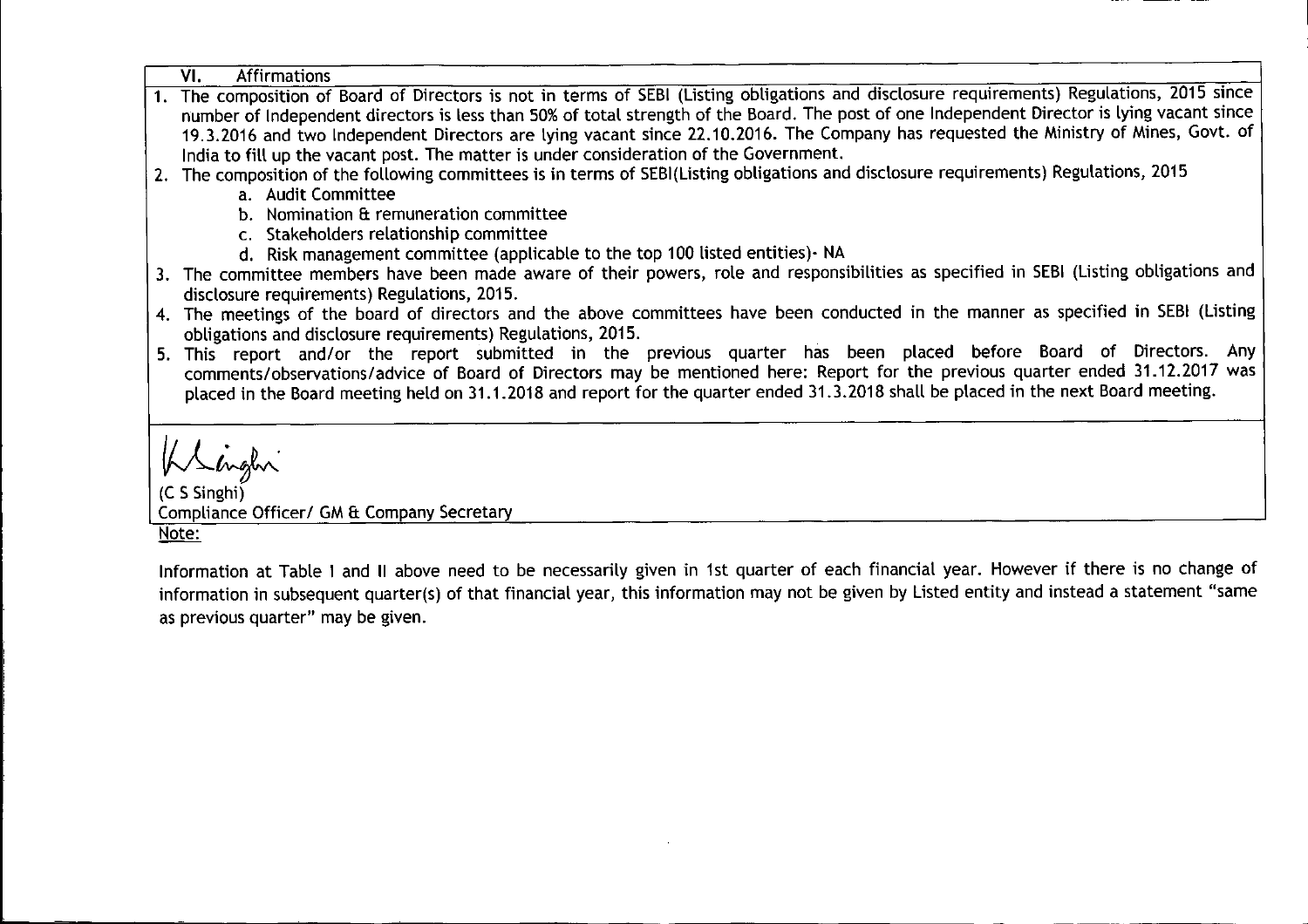## Format to be submitted by listed entity at the end of the financial year (for the whole of financial year

| I. Disclosure on website in terms of Listing Regulations                                                                                     |                                                          |  |  |  |
|----------------------------------------------------------------------------------------------------------------------------------------------|----------------------------------------------------------|--|--|--|
| <b>Item</b>                                                                                                                                  | <b>Compliance status</b><br>(Yes/No/NA) refer note below |  |  |  |
| Details of business                                                                                                                          | Yes                                                      |  |  |  |
| Terms and conditions of appointment of independent directors                                                                                 | Yes                                                      |  |  |  |
| Composition of various committees of board of directors                                                                                      | Yes                                                      |  |  |  |
| Code of conduct of board of directors and senior management<br>personnel                                                                     | <b>Yes</b>                                               |  |  |  |
| Details of establishment of vigil mechanism/ Whistle Blower<br>policy                                                                        | Yes                                                      |  |  |  |
| Criteria of making payments to non-executive directors                                                                                       | Yes                                                      |  |  |  |
| Policy on dealing with related party transactions                                                                                            | Yes                                                      |  |  |  |
| Policy for determining 'material' subsidiaries                                                                                               | <b>NA</b>                                                |  |  |  |
| Details of familiarization programmes imparted to independent                                                                                | Yes                                                      |  |  |  |
| directors<br>Contact information of the designated officials of the listed<br>entity who are responsible for assisting and handling investor | Yes                                                      |  |  |  |
| grievances                                                                                                                                   | Yes                                                      |  |  |  |
| Email address for grievance redressal and other relevant details                                                                             | Yes                                                      |  |  |  |
| <b>Financial results</b>                                                                                                                     | Yes                                                      |  |  |  |
| Shareholding pattern<br>Details of agreements entered into with the media companies<br>and/or their associates                               | <b>NA</b>                                                |  |  |  |
| New name and the old name of the listed entity                                                                                               | <b>NA</b>                                                |  |  |  |

| <b>Il Annual Affirmations</b>                                                                                           |                             |                                                                                                                                                                                                                                                                                                                                                                                                          |
|-------------------------------------------------------------------------------------------------------------------------|-----------------------------|----------------------------------------------------------------------------------------------------------------------------------------------------------------------------------------------------------------------------------------------------------------------------------------------------------------------------------------------------------------------------------------------------------|
| <b>Particulars</b>                                                                                                      | Regulation<br><b>Number</b> | Compliance status<br>(Yes/No/NA) refer note below                                                                                                                                                                                                                                                                                                                                                        |
| Independent director(s) have been appointed in<br>terms of specified criteria of 'independence'<br>and/or 'eligibility' | $16(1)(b)$ &<br>25(6)       | Yes                                                                                                                                                                                                                                                                                                                                                                                                      |
| Board composition                                                                                                       | 17(1)                       | No.<br>(Total strength of the<br>Board as on 31.3.2018 is 9<br>directors comprising of 3<br>Govt.<br>functional, 2<br>Nominee and<br>4<br>Independent Directors. The<br>post of one Independent<br>Director is lying vacant<br>since 19.3.2016 and two<br>Independent Directors are<br>since<br>lying vacant<br>22.10.2016 which is to be<br>the<br>by the set<br>filled up<br>administrative Ministry.) |
|                                                                                                                         |                             |                                                                                                                                                                                                                                                                                                                                                                                                          |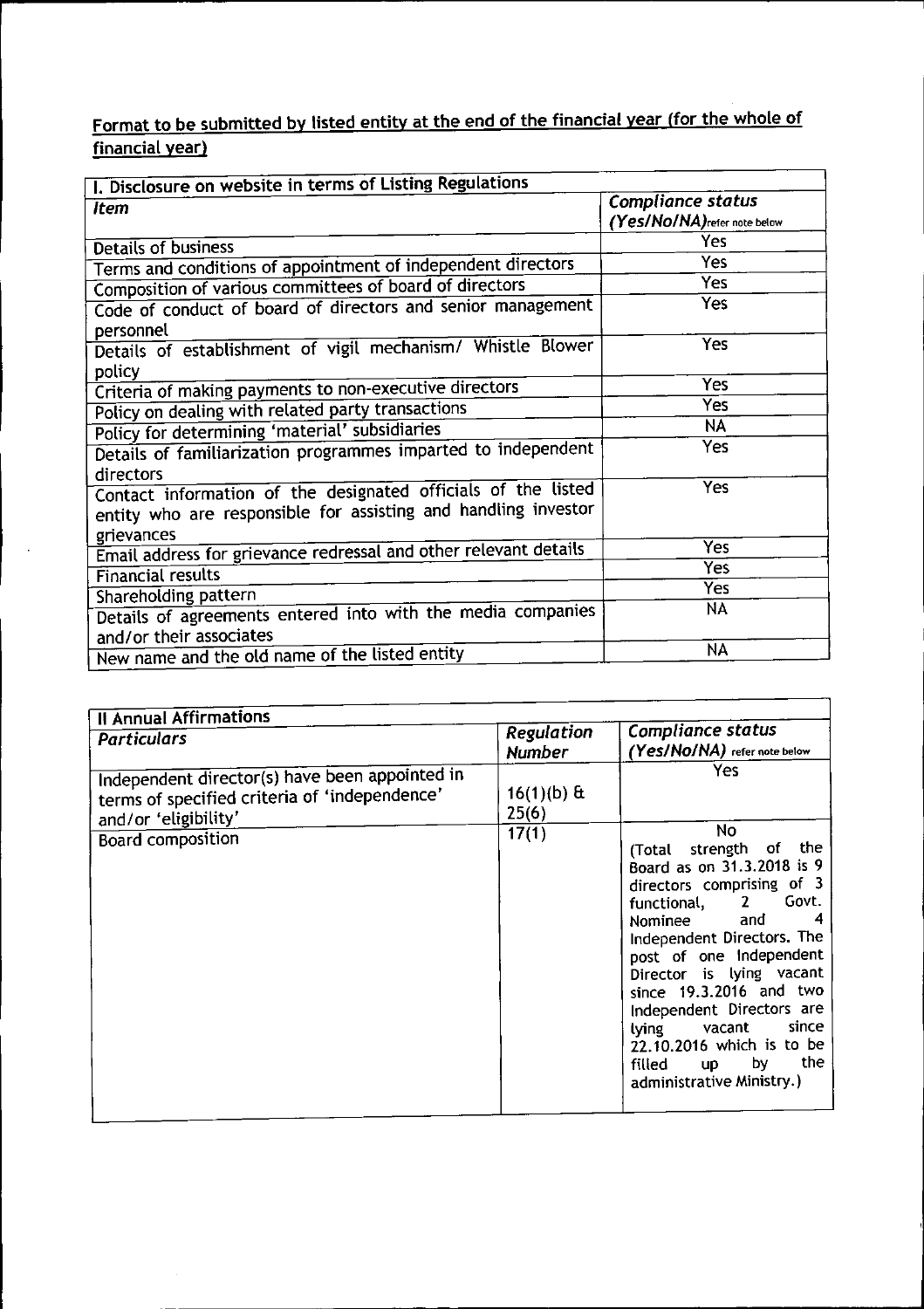| <b>Meeting of Board of directors</b>                | 17(2)                          | <b>Yes</b>               |
|-----------------------------------------------------|--------------------------------|--------------------------|
| <b>Review of Compliance Reports</b>                 | $\overline{17(3)}$             | Yes                      |
| Plans for orderly succession for appointments       | 17(4)                          | $\overline{Yes}$         |
| Code of Conduct                                     | 17(5)                          | <b>Yes</b>               |
| Fees/compensation                                   | 17(6)                          | <b>Yes</b>               |
| <b>Minimum Information</b>                          | $\overline{17(7)}$             | <b>Yes</b>               |
| <b>Compliance Certificate</b>                       | 17(8)                          | $\overline{\text{Yes}}$  |
| Risk Assessment & Management                        | 17(9)                          | <b>Yes</b>               |
| Performance Evaluation of Independent Directors     | 17(10)                         | <b>Yes</b>               |
| <b>Composition of Audit Committee</b>               | $\overline{18(1)}$             | <b>Yes</b>               |
| <b>Meeting of Audit Committee</b>                   | 18(2)                          | <b>Yes</b>               |
| Composition of nomination & remuneration            |                                | <b>Yes</b>               |
| committee                                           | $19(1) \& (2)$                 |                          |
| <b>Composition of Stakeholder Relationship</b>      |                                | <b>Yes</b>               |
| Committee                                           | $20(1)$ & (2)                  |                          |
| Composition and role of risk management             | $\overline{21(1),(2),(3)},$    | <b>NA</b>                |
| committee                                           | (4)                            |                          |
| <b>Vigil Mechanism</b>                              | $\overline{22}$                | <b>Yes</b>               |
|                                                     | $\overline{23(1), (5), (6)}$   | $\overline{\text{Yes}}$  |
| Policy for related party Transaction                | $(7)$ $E(8)$                   |                          |
| Prior or Omnibus approval of Audit Committee for    |                                | $\overline{\mathsf{NA}}$ |
| all related party transactions                      | 23(2), (3)                     |                          |
| Approval for material related party transactions    | 23(4)                          | $\overline{\mathsf{NA}}$ |
| Composition of Board of Directors of unlisted       |                                | $\overline{\textsf{NA}}$ |
| material Subsidiary                                 | 24(1)                          |                          |
| Other Corporate Governance requirements with        | $\overline{24(2), (3), (4)}$ , | <b>NA</b>                |
| respect to subsidiary of listed entity              | $(5)$ $E(6)$                   |                          |
| Maximum Directorship & Tenure                       | $25(1)$ & (2)                  | <b>Yes</b>               |
| Meeting of independent directors                    | $25(3) \,\mathrm{ft}(4)$       | <b>Yes</b>               |
| Familiarization of independent directors            | 25(7)                          | <b>Yes</b>               |
| <b>Memberships in Committees</b>                    | $\overline{26(1)}$             | <b>Yes</b>               |
| Affirmation with compliance to code of conduct      |                                |                          |
| from members of Board of Directors and Senior       | 26(3)                          | Yes                      |
| management personnel                                |                                |                          |
| Disclosure of Shareholding by Non-Executive         | 26(4)                          | Yes                      |
| <b>Directors</b>                                    |                                |                          |
| Policy with respect to Obligations of directors and | $26(2)$ & $26(5)$              | <b>Yes</b>               |
| senior management                                   |                                |                          |

*Note*

1. **In** the column "Compliance Status", compliance or non-compliance may be indicated by Yes/No/N.A. For example, if the Board has been composed in accordance with the requirements of Listing Regulations, ''Yes'' may be indicated. Similarly, in case the Listed Entity has no related party transactions, the words "N.A." may be indicated.

2. If status is "No" details of non-compliance may be given here.

3. If the Listed Entity would like to provide any other information the same may be indicated here.